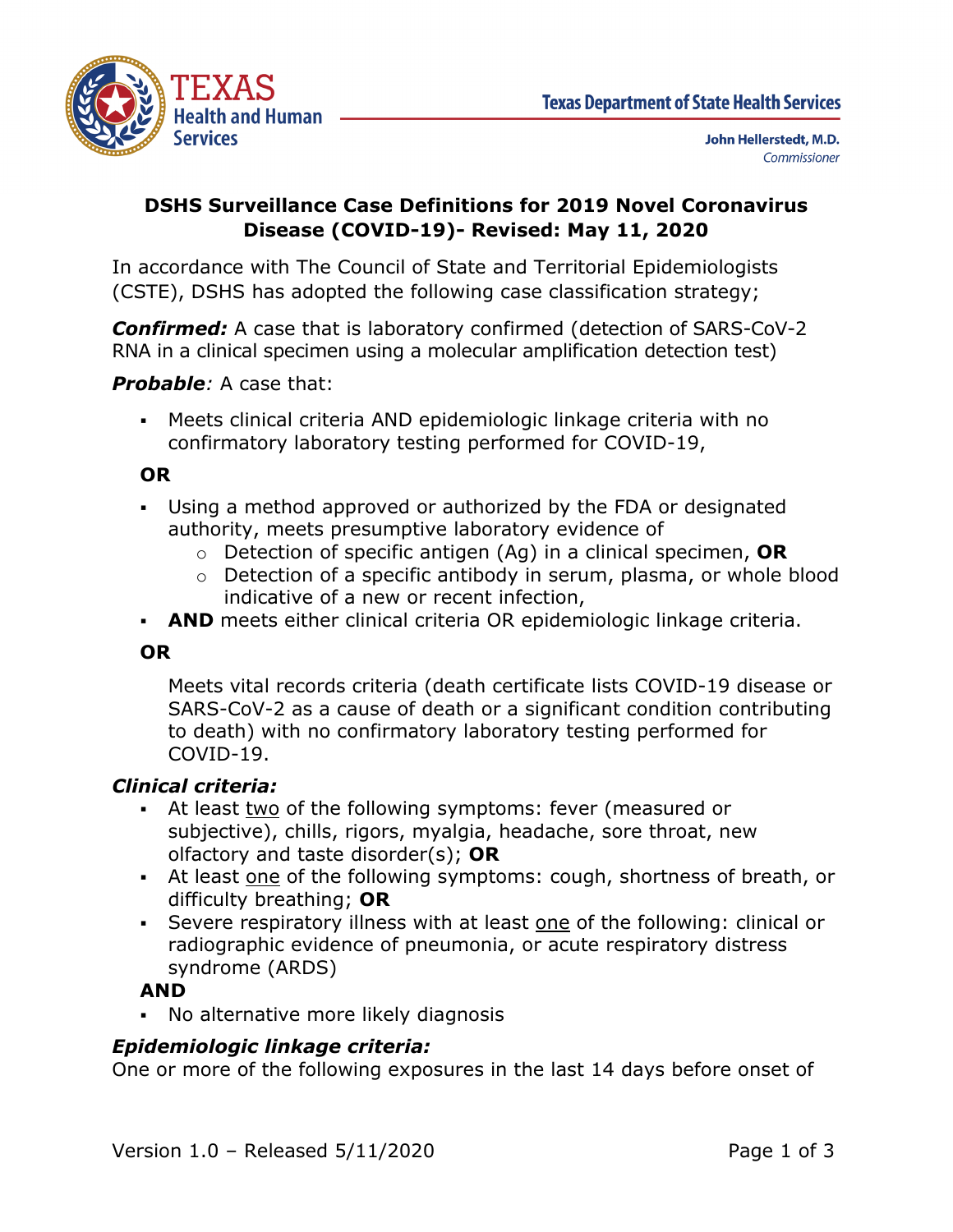symptoms:

- Close contact\* with a confirmed or probable case of COVID-19 disease
- Close contact\* with a person with clinically compatible illness AND linkage to a confirmed case of COVID-19 disease.
- Travel to or residence in an area with sustained, ongoing community transmission of SARS-CoV-2.
- Member of a risk cohort as defined by public health authorities during an outbreak (ex. symptomatic residents of a nursing home where at least one laboratory confirmed COVID-19 case has been identified).

\*Close contact is defined as being within 6 feet for at least a period of 10 minutes to 30 minutes or more depending upon the exposure. In healthcare settings, this may be defined as exposures of greater than a few minutes or more. Data are insufficient to precisely define the duration of exposure that constitutes prolonged exposure and thus a close contact.